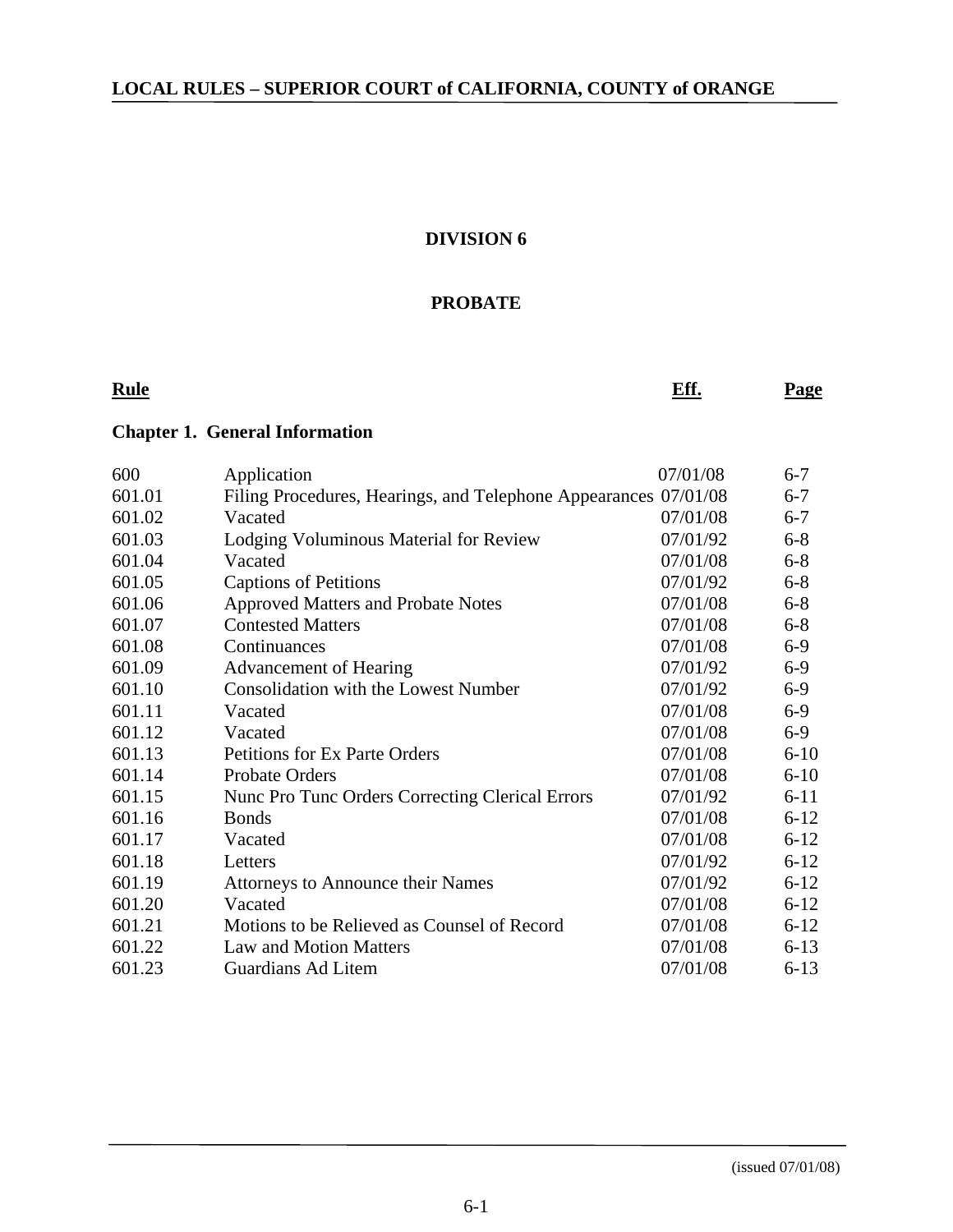| <b>Rule</b> |                                                                 | Eff.     | <b>Page</b> |
|-------------|-----------------------------------------------------------------|----------|-------------|
|             | <b>Chapter 2. General Notice Requirements</b>                   |          |             |
| 602.01      | Vacated                                                         | 07/01/08 | $6 - 14$    |
| 602.02      | <b>Additional Notice Requirements</b>                           | 07/01/92 | $6 - 14$    |
| 602.03      | Vacated                                                         | 07/01/08 | $6 - 14$    |
| 602.04      | Vacated                                                         | 07/01/08 | $6 - 14$    |
| 602.05      | Vacated                                                         | 07/01/08 | $6 - 14$    |
| 602.06      | Notice to Trust Beneficiaries                                   | 07/01/92 | $6 - 14$    |
| 602.07      | Vacated                                                         | 07/01/08 | $6 - 15$    |
| 602.08      | Notice when Compensation Requested for Extraordinary            |          |             |
|             | Services                                                        | 07/01/92 | $6 - 15$    |
| 602.09      | Notice of Petitions Affecting Inheritance Tax                   | 07/01/92 | $6 - 15$    |
|             | <b>Chapter 3. Appointment of Personal Representatives</b>       |          |             |
| 603.01      | Special Letters of Administration                               | 07/01/08 | $6 - 16$    |
| 603.02      | Wills and Codicils as Exhibits to Petition                      | 07/01/08 | $6 - 16$    |
| 603.03      | Declinations and Consents to Serve                              | 07/01/92 | $6 - 17$    |
| 603.04      | Allegations in Petitions re Heirs or Devisees                   | 07/01/08 | $6 - 17$    |
| 603.05      | Allegations in Petitions re Pour Over to Trust                  | 07/01/92 | $6 - 17$    |
| 603.06      | Request for Authority to Administer Estate under the            |          |             |
|             | <b>Independent Administration of Estates Act</b>                | 07/01/92 | $6 - 18$    |
| 603.07      | <b>Statement of Address of Nonresident Personal</b>             |          |             |
|             | Representative                                                  | 07/01/92 | $6 - 18$    |
| 603.08      | Petitions for Probate Subsequent to Published Notice            | 07/01/92 | $6 - 18$    |
| 603.09      | Notice to Foreign Consuls                                       | 07/01/92 | $6 - 18$    |
| 603.10      | Notice to Public Administrator                                  | 07/01/92 | $6-19$      |
| 603.11      | Proof of Wills by Affidavit or Declaration                      | 07/01/08 | $6-19$      |
| 603.12      | Lost or Destroyed Will                                          | 07/01/92 | $6-19$      |
| 603.13      | <b>Bonding of Personal Representatives</b>                      | 07/01/08 | $6-19$      |
| 603.14      | Petition to Set Aside under Probate Code Sections               |          |             |
|             | 6600-6615, or for Letters                                       | 07/01/92 | $6 - 20$    |
| 603.15      | Addition of Other Names by which Decedent Was                   |          |             |
|             | Known                                                           | 07/01/92 | $6 - 20$    |
|             | <b>Chapter 4. Probate Referees, Inventories, and Appraisals</b> |          |             |
| 604.01      | <b>Probate Referees</b>                                         | 07/01/08 | $6 - 21$    |
| 604.02      | <b>Character of Property</b>                                    | 07/01/08 | $6 - 22$    |
| 604.03      | Report of Status of Appraisal                                   | 07/01/92 | $6 - 22$    |
| 604.04      | Appraisal by Independent Expert                                 | 07/01/08 | $6 - 22$    |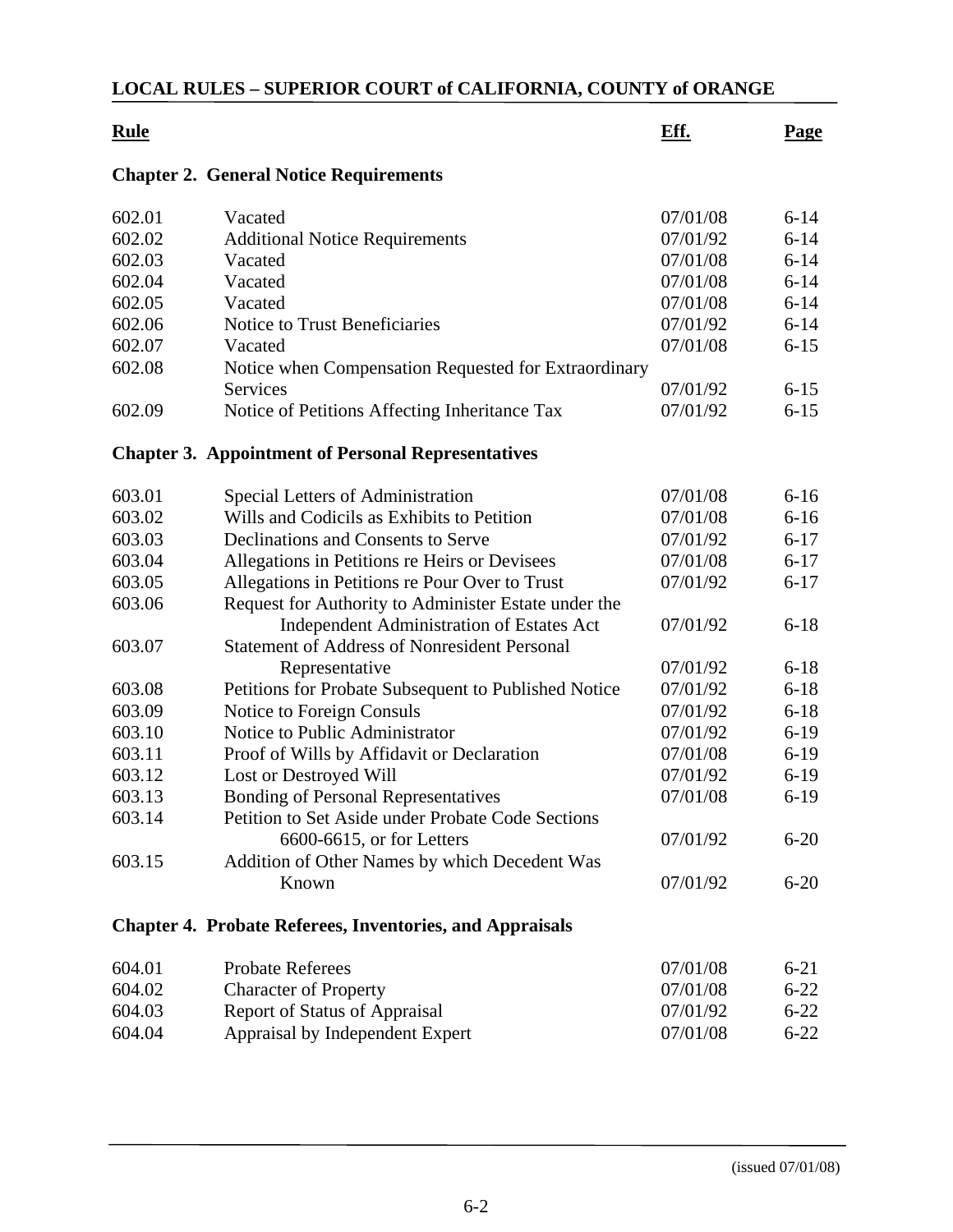| <b>Rule</b>             |                                                                | Eff.     | <b>Page</b> |
|-------------------------|----------------------------------------------------------------|----------|-------------|
|                         | <b>Chapter 5. Creditors' Claims</b>                            |          |             |
| 605.01                  | Form of Claims                                                 | 07/01/08 | $6 - 23$    |
| 605.02                  | Allowance or Rejection of Claims                               | 07/01/08 | $6 - 23$    |
| 605.03                  | Claims of Representatives and their Attorneys                  | 07/01/08 | $6 - 24$    |
| 605.04                  | Approval of Funeral and Interment Claims                       | 07/01/08 | $6 - 24$    |
| 605.05                  | Payment of Interest on Funeral and Interment Claims            | 07/01/92 | $6 - 24$    |
| 605.06                  | Claims of Personal Representatives for Reimbursement           |          |             |
|                         | for Debts of Decedent and Funeral Expenses                     | 07/01/92 | $6 - 24$    |
| 605.07                  | Claims Acted upon by Personal Representatives Acting           |          |             |
|                         | under Independent Administration of Estates Act                | 07/01/92 | $6 - 25$    |
| 605.08                  | <b>Special Creditors' Claims</b>                               | 07/01/08 | $6 - 25$    |
| <b>Chapter 6. Sales</b> |                                                                |          |             |
| 606.01                  | Sales of Specifically Devised Property                         | 07/01/92 | $6 - 26$    |
| 606.02                  | Tangible Personal Property must be Appraised before            |          |             |
|                         | Sale                                                           | 07/01/92 | $6 - 26$    |
| 606.03                  | Sales of Securities pursuant to Probate Code §10200            | 07/01/92 | $6 - 26$    |
| 606.04                  | Sales of Cooperatives and Mobile Homes                         | 07/01/08 | $6 - 27$    |
| 606.05                  | Exclusive Listings for the Sale of Real Property               | 07/01/08 | $6 - 27$    |
| 606.06                  | <b>Compensation to Brokers</b>                                 | 07/01/92 | $6 - 28$    |
| 606.07                  | Required Allegations Regarding Efforts to Obtain the           |          |             |
|                         | <b>Highest and Best Price</b>                                  | 07/01/92 | $6 - 28$    |
| 606.08                  | Published Notice and Terms of Sale                             | 07/01/92 | $6 - 28$    |
| 606.09                  | Mailed Notice of Sale                                          | 07/01/92 | $6 - 29$    |
| 606.10                  | Real Property Sales – Appraisals                               | 07/01/08 | $6 - 29$    |
| 606.11                  | <b>Conditional Sales of Real Property</b>                      | 07/01/92 | $6 - 30$    |
| 606.12                  | Sales of Real Property where Buyer Assumes or Buys             |          |             |
|                         | <b>Subject to Existing Encumbrance</b>                         | 07/01/92 | $6 - 30$    |
| 606.13                  | Requests that Petitions Be Continued or Taken Off              |          |             |
|                         | Calendar                                                       | 07/01/92 | $6 - 30$    |
| 606.14                  | Vacated                                                        | 07/01/08 | $6 - 30$    |
| 606.15                  | Proceedings on Overbids on Real Property                       | 07/01/92 | $6 - 30$    |
| 606.16                  | <b>Bonds on Sales of Real Estate</b>                           | 07/01/92 | $6 - 31$    |
| 606.17                  | <b>Order Vacating Sales and Directing Resale</b>               | 07/01/92 | $6 - 31$    |
| 606.18                  | Order Vacating Sale and Confirming Sale to New Bidder 07/01/92 |          | $6 - 32$    |
|                         | <b>Chapter 7. Miscellaneous Petitions</b>                      |          |             |
| 607.01                  | Petitions for Family Allowance                                 | 07/01/92 | $6 - 33$    |
| 607.02                  | Petitions for Authority to Borrow Money – Bonds                | 07/01/92 | $6 - 33$    |
| 607.03                  | Petitions to Determine Title to Real or Personal Property      |          |             |
|                         | pursuant to Probate Code § 850                                 | 07/01/08 | $6 - 34$    |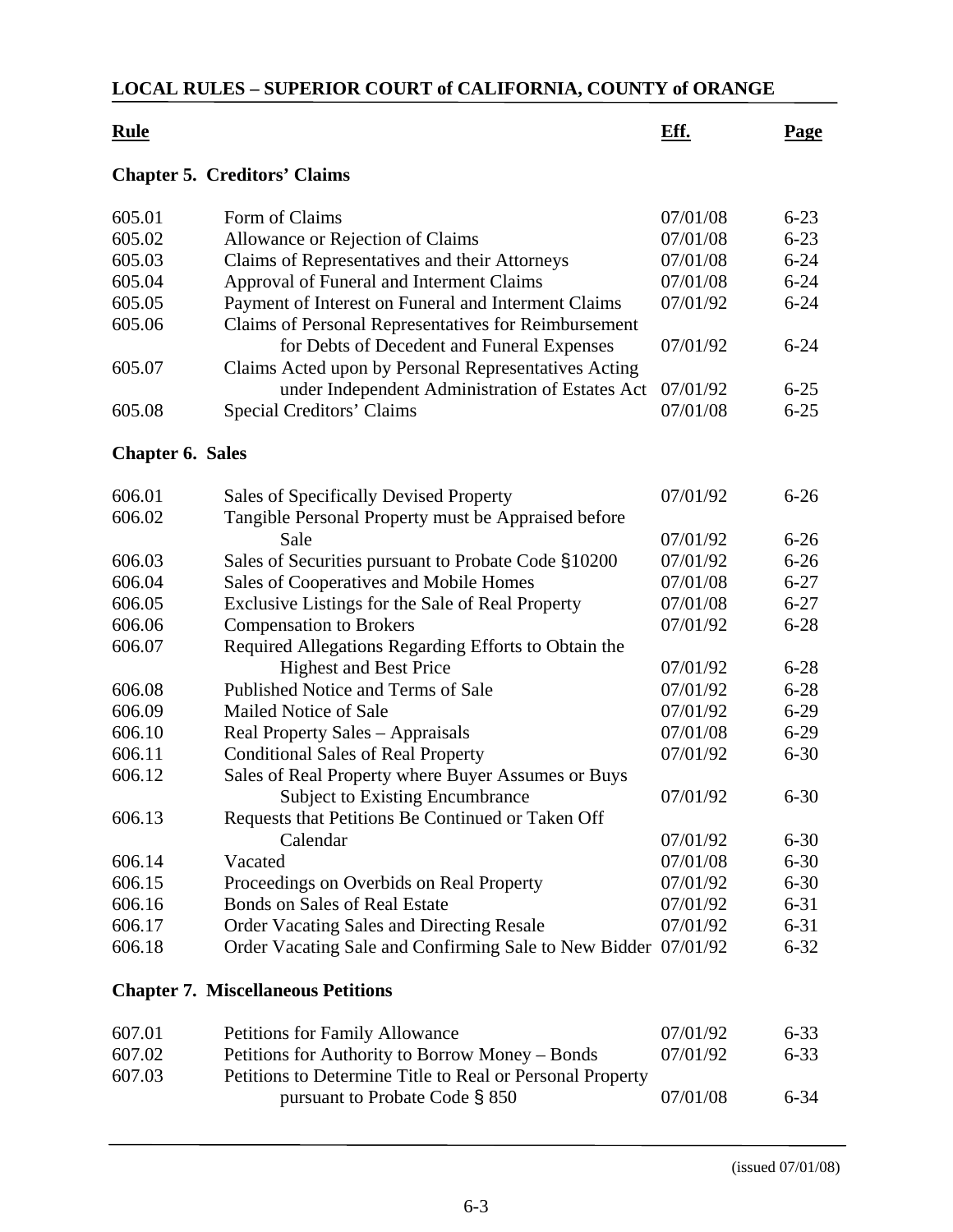| <b>Rule</b> |                                                                            | Eff.     | <b>Page</b> |
|-------------|----------------------------------------------------------------------------|----------|-------------|
| 607.04      | Petitions for Permission to Continue Operation of a<br>Decedent's Business | 07/01/92 | $6 - 34$    |
| 607.05      | Petitions for Determination of Entitlement to Estate                       |          |             |
|             | Distribution                                                               | 07/01/08 | $6 - 34$    |
| 607.06      | Petitions to Vacate Order Fixing Inheritance Tax                           | 07/01/92 | $6 - 34$    |
| 607.07      | Petitions to Compromise Wrongful Death Claims                              | 07/01/92 | $6 - 35$    |
| 607.08      | Petitions Filed under the Uniform Transfers to Minors                      |          |             |
|             | Act (UTMA)                                                                 | 07/01/92 | $6 - 35$    |
| 607.09      | Petitions to Authorize Medical Treatment for Adult                         |          |             |
|             | without Conservator                                                        | 07/01/92 | $6 - 35$    |
| 607.10      | <b>Spousal Property Petitions (Probate Code Sections</b>                   |          |             |
|             | 13650 and 13660)                                                           | 01/01/94 | $6 - 36$    |
| 607.11      | Petitions for Change of Name                                               | 07/01/92 | $6 - 37$    |
|             | <b>Chapter 8. Accounts, Compensation, and Distribution</b>                 |          |             |
| 608.01      | Required Form of Accounts for Decedent's Estates and                       |          |             |
|             | Trusts                                                                     | 07/01/08 | $6 - 38$    |
| 608.02      | Required Form of Accounts for Conservatorships and                         |          |             |
|             | Guardianships                                                              | 07/01/08 | $6 - 38$    |
| 608.03      | General Information on Compensation                                        | 07/01/08 | $6 - 38$    |
| 608.04      | Vacated                                                                    | 07/01/08 | $6 - 38$    |
| 608.05      | Request for Compensation in Estates Administered                           |          |             |
|             | under Independent Administration of Estates Act                            | 07/01/92 | $6 - 39$    |
| 608.06      | Request for Compensation in Decedents' Estates Lacking                     |          |             |
|             | <b>Cash for Payment</b>                                                    | 07/01/92 | $6 - 39$    |
| 608.07      | Vacated                                                                    | 07/01/08 | $6 - 39$    |
| 608.08      | Creditors' Claims                                                          | 07/01/08 | $6 - 39$    |
| 608.09      | <b>Administration Costs</b>                                                | 07/01/92 | $6 - 39$    |
| 608.10      | <b>Taxes</b>                                                               | 07/01/08 | $6 - 40$    |
| 608.11      | <b>Health Care Benefits</b>                                                | 07/01/92 | $6-40$      |
| 608.12      | Vacated                                                                    | 07/01/08 | $6 - 40$    |
| 608.13      | Election by Spouse to Submit Property to Administration 07/01/92           |          | $6 - 40$    |
| 608.14      | <b>Disclaimers</b>                                                         | 07/01/92 | $6 - 41$    |
| 608.15      | Vacated                                                                    | 07/01/08 | $6 - 41$    |
| 608.16      | Distributions to Assignees                                                 | 07/01/92 | $6 - 41$    |
| 608.17      | Notice to Trust Beneficiaries                                              | 07/01/92 | $6 - 41$    |
| 608.18      | Vacated                                                                    | 07/01/08 | $6 - 41$    |
| 608.19      | Orders Dispensing with Accounts in Guardianships and                       |          |             |
|             | Conservatorships                                                           | 07/01/08 | $6 - 41$    |
| 608.20      | Completeness of Petitions, Accounts and Orders                             | 07/01/08 | $6 - 41$    |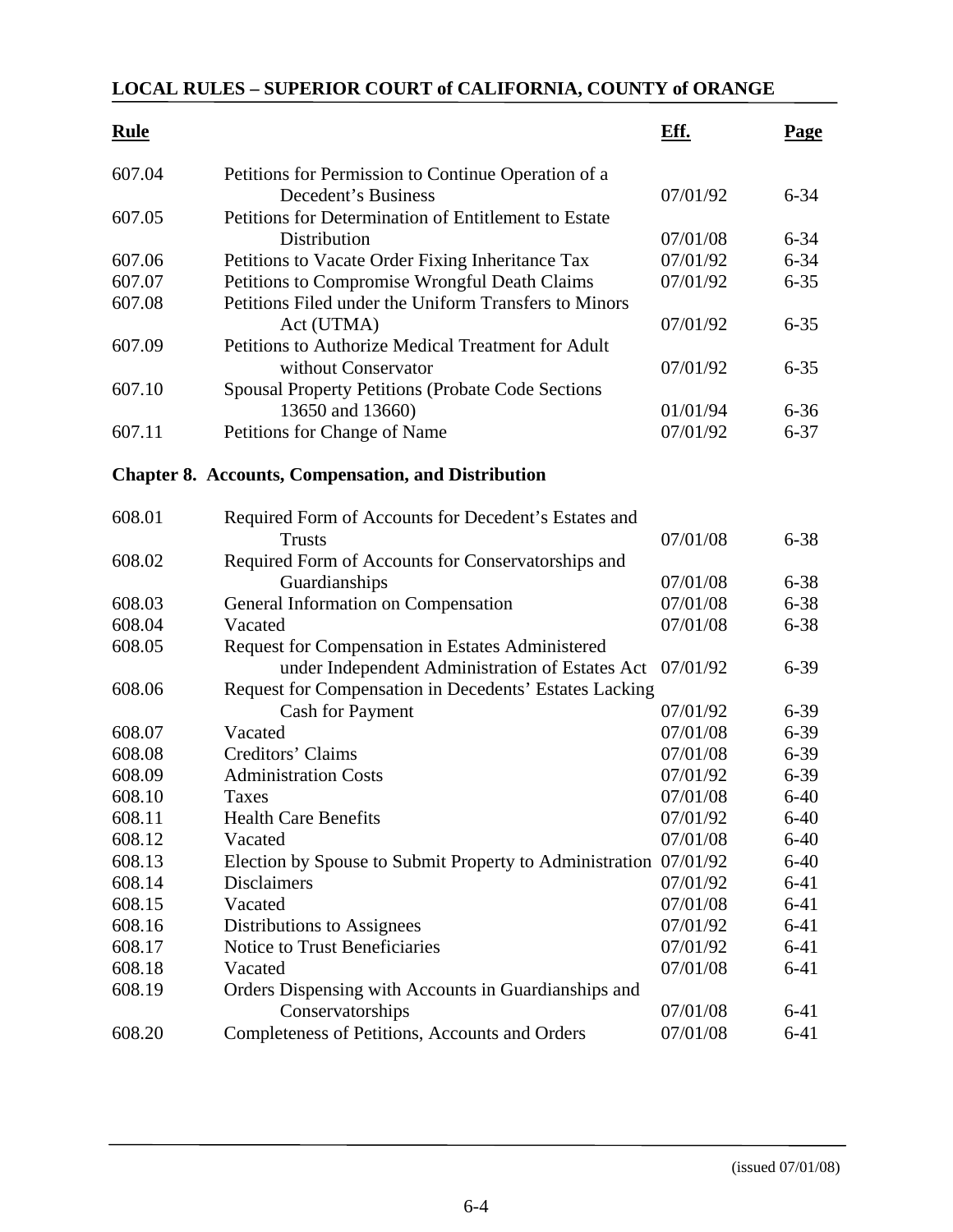| <b>Rule</b> |                                                                        | Eff.     | <b>Page</b> |
|-------------|------------------------------------------------------------------------|----------|-------------|
| 608.21      | Documents to be on File before Hearing on Petition for<br>Distribution | 07/01/92 | $6-42$      |
| 608.22      | Vacated                                                                | 07/01/08 | $6 - 43$    |
|             | <b>Chapter 9. Joint Tenancies and Life Estates</b>                     |          |             |
| 609.01      | Proceedings Must Be in Name of Decedent                                | 07/01/08 | $6 - 44$    |
| 609.02      | <b>Separate Petition Preferred</b>                                     | 07/01/08 | $6 - 44$    |
| 609.03      | Hearings                                                               | 07/01/92 | $6 - 44$    |
| 609.04      | <b>Inventories Unnecessary</b>                                         | 07/01/08 | $6 - 44$    |
| 609.05      | <b>Attorney Fees</b>                                                   | 07/01/08 | $6 - 45$    |
|             | <b>Chapter 10. Guardianships</b>                                       |          |             |
| 610.01      | Consolidation of Adoption & Guardianship Proceedings                   | 07/01/92 | $6 - 46$    |
| 610.02      | <b>Appointment of Temporary Guardian</b>                               | 07/01/08 | $6 - 46$    |
| 610.03      | Vacated                                                                | 07/01/08 | $6 - 46$    |
| 610.04      | Appointment of General Guardian                                        | 07/01/08 | $6 - 46$    |
| 610.05      | Waiver of Investigation and Report                                     | 07/01/92 | $6 - 47$    |
| 610.06      | Vacated                                                                | 07/01/08 | $6-47$      |
| 610.07      | Guardianship of the Person – Investigation Fees                        | 10/01/93 | $6 - 47$    |
| 610.08      | Vacated                                                                | 07/01/08 | $6 - 47$    |
| 610.09      | Vacated                                                                | 07/01/08 | $6 - 47$    |
| 610.10      | Petitions for Appointment of Non-Profit Corporations                   |          |             |
|             | as Guardians of Minors                                                 | 07/01/92 | $6 - 47$    |
| 610.11      | Duties of Guardian – Liability of Parents to Support                   |          |             |
|             | Child                                                                  | 07/01/08 | $6 - 48$    |
| 610.12      | Guardians' Accounts                                                    | 07/01/08 | $6 - 48$    |
| 610.13      | Vacated                                                                | 07/01/08 | $6 - 48$    |
| 610.14      | <b>Additional Independent Powers</b>                                   | 07/01/92 | $6 - 48$    |
| 610.15      | <b>Bonds for Guardians</b>                                             | 07/01/08 | $6-49$      |
| 610.16      | <b>Investments by Guardian</b>                                         | 07/01/08 | $6-49$      |
| 610.17      | Vacated                                                                | 07/01/08 | $6-49$      |
| 610.18      | Deceased Wards – Liquidation of Estate                                 | 07/01/92 | $6-49$      |
| 610.19      | Attorneys Appointed for Wards or Proposed Wards                        | 07/01/92 | $6 - 50$    |
|             | <b>Chapter 11. Conservators</b>                                        |          |             |
| 611.01      | Appointment of Out-of-State Conservators                               | 07/01/92 | $6 - 51$    |
| 611.02      | Appointment of Temporary Conservator                                   | 07/01/08 | $6 - 51$    |
| 611.03      | Appointment of General Conservator                                     | 07/01/08 | $6 - 51$    |
| 611.04      | Petition for Appointment of Non-Profit Corporations                    |          |             |
|             | as Conservators                                                        | 07/01/92 | $6 - 52$    |
| 611.05      | Vacated                                                                | 07/01/08 | $6 - 52$    |
|             |                                                                        |          |             |